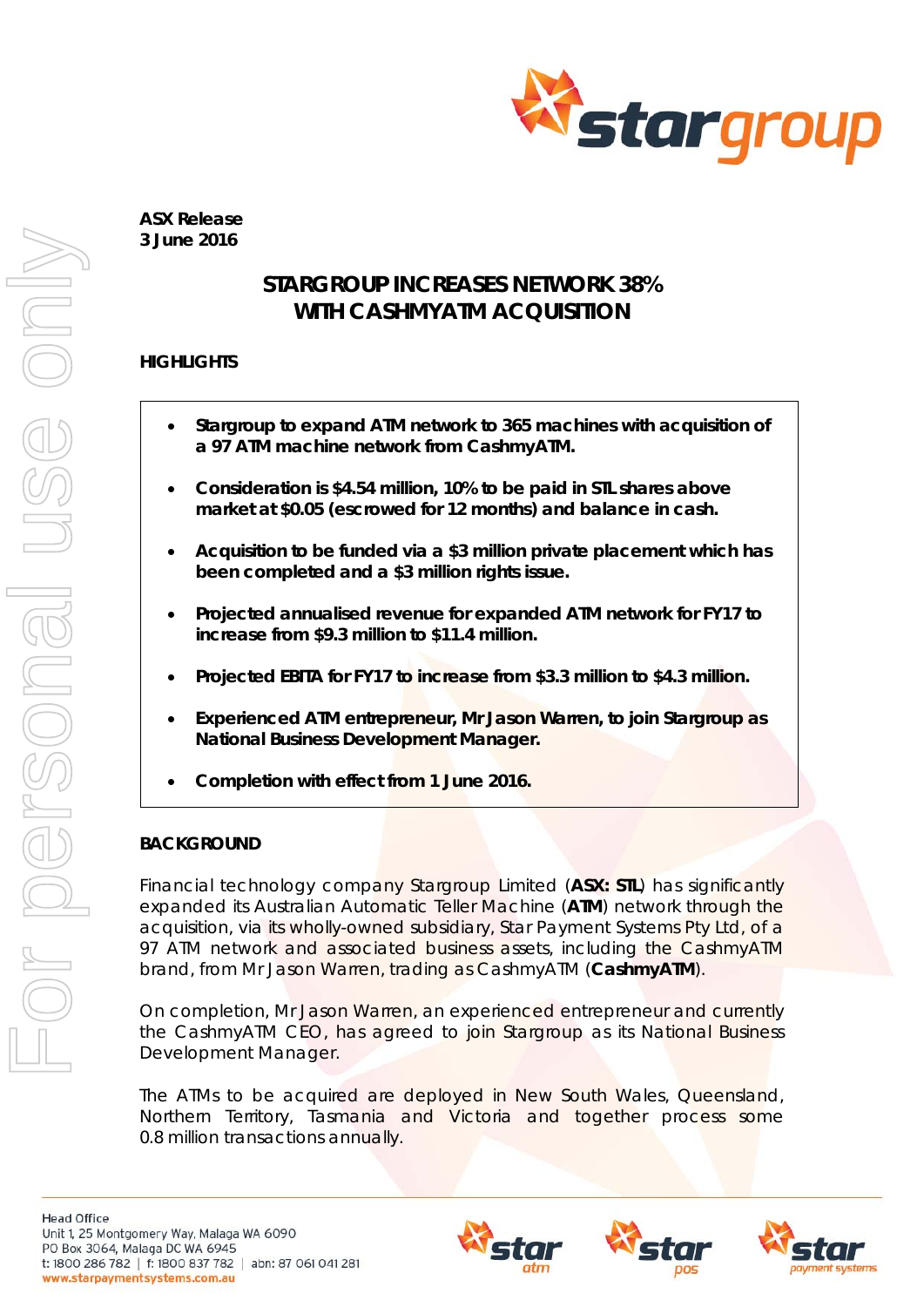

The acquisition of CashMyATM will take the total number of operational Stargroup ATM's to over 350 machines processing some 2.9 million transactions each year and current annualised revenue of greater than \$7.5 million with that figure increasing via further organic growth to well over \$11 million next financial year.

## **THE ACQUISITION**

The CashmyATM network has been in operation for seven (7) years and the business assets to be acquired include 97 ATMs and site agreements, the CashmyATM brand, modems, a vehicle, mobile ATM trailer and ATM inventory. Existing CashmyATM liabilities, including for staff entitlements, do not form part of the acquisition.

No shareholder approval is required for the acquisition.

The acquisition is anticipated to complete in early July, with economic effect from 1 June 2016.

#### **CONSIDERATION**

Stargroup has agreed to pay \$4.54 million with the consideration being paid as follows:

- \$100,000 as a non-refundable deposit which was paid on 30 May 2016;
- \$454,000 in STL shares on completion at an issue price of \$0.05 and escrowed for a 12 month period; and
- \$3,996,000 payable in cash on completion.

Also, but not forming part of the consideration, is the issue to Mr Warren of the following parcels of performance shares:

- 375,000 2016 Performance Shares
- 375,000 2017 Performance Shares; and
- 375,000 2018 Performance Shares.

The performance shares will be issued on the same terms as the classes of these performance shares presently on issue and held by former Stargroup director, Mr Zaffer Soemya. (See ASX release dated 15 June 2015)

To assist with the smooth completion of the transaction, Mr Soemya has agreed to cancel a corresponding number of his performance shares.





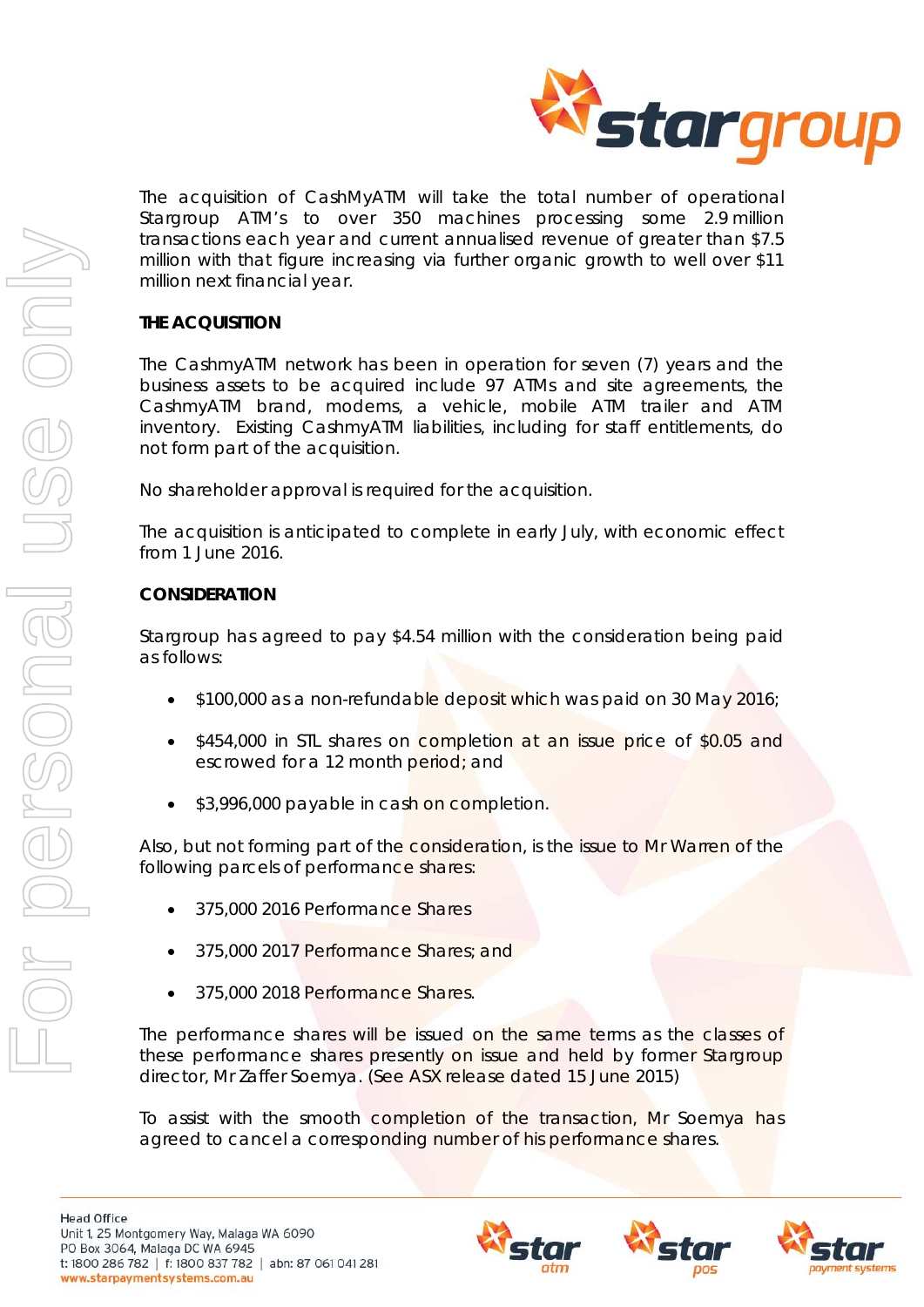

#### **NO MATERIAL CONDITIONS PRECEDENT**

Apart from that the warranties are to be true on completion, that the assets are to be encumbrance free and Mr Warren's engagement as the National Business Development Manager, there are no material conditions precedent to the acquisition.

#### **FUNDING**

The cash components for the acquisition are intended to be funded as follows:

- the non-refundable deposit was paid out of Stargroup's existing cash holdings;
- the completion cash payment will be funded from the proceeds of the completed private placement and a rights issue referred below.

The new Stargroup shares to be issued to CashmyATM on completion will be issued at an issue price of \$0.05 per share.

No debt funding is needed to complete the acquisition. The Company has, however, successfully negotiated a \$1.5 million debt facility for its use in future mergers and acquisitions, if needed.

#### **CAPITAL RAISING**

To in part fund the completion cash payment, Stargroup will raise \$3 million in a private placement by the issue of 83,333,333 shares at 3.6 cents per share and will undertake a rights issue to existing Stargroup shareholders on a 1 for 6 basis at 3.6 cents per share, to raise a further \$3 million.

The \$3million private placement has already been completed and was managed by the Company's Executive Chairman and Chief Executive Officer, Mr Todd Zani, with assistance from PAC Partners.

The Company has already had firm commitments from the shareholders that participated in the private placement to take up \$1.6 million of the rights issue with the balance being expected to be subscribed by other Stargroup shareholders.

The rights issue will also be managed by the Company's Executive Chairman and Chief Executive Officer. The Company will be paying a broker stamping fee of 4% in respect of rights taken up by its shareholders from whom commitments have not been received at the date of this announcement. The Company will also work closely with its Corporate Advisors to place any shortfall in the rights issue, if any.





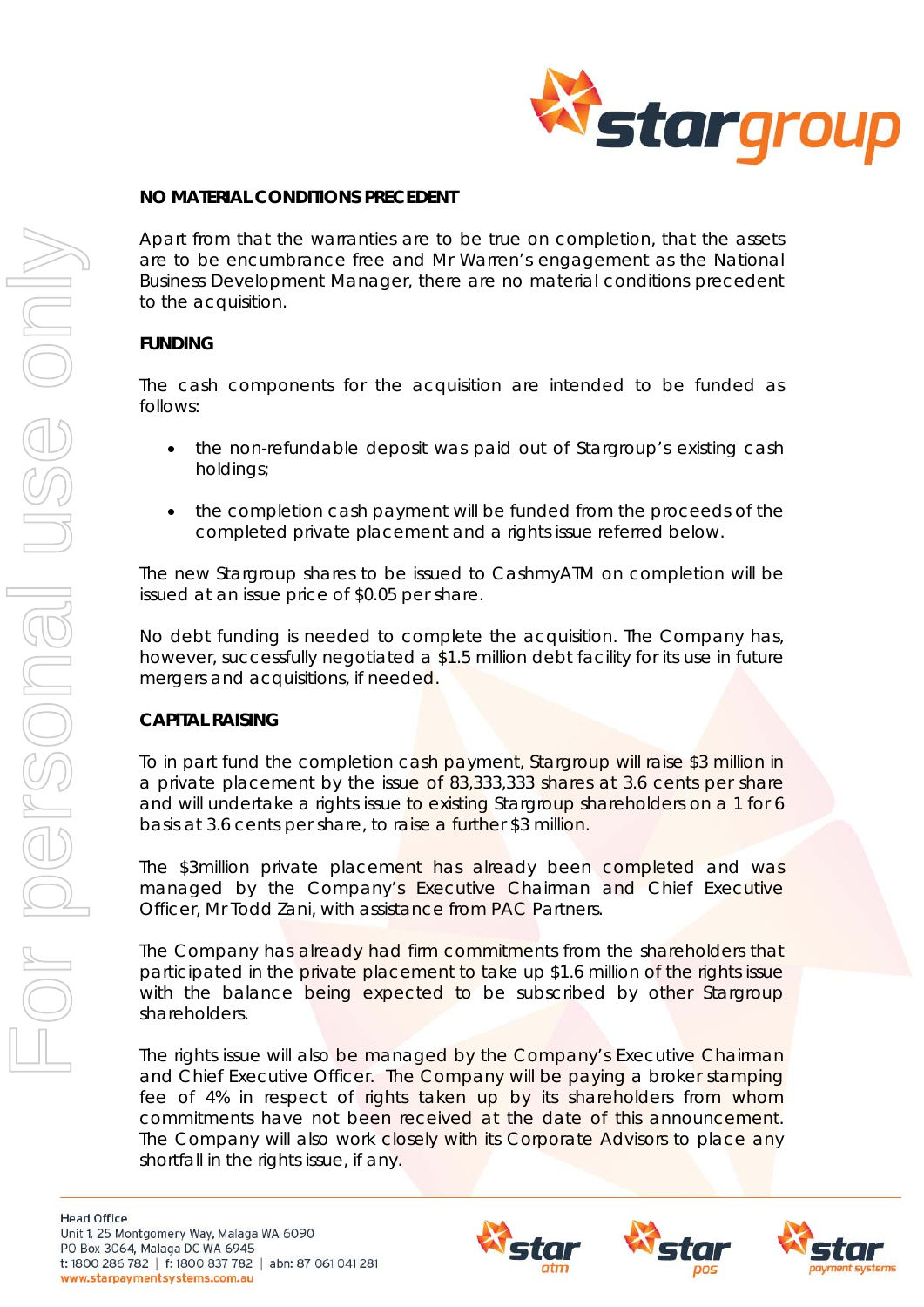

## **EXPECTED IMPACT ON FINANCIAL POSITION**

Stargroup's expected capital structure on completion of the acquisition and raising is set out below:

| <b>ASX: STL</b>                                                    | Shares based on<br>\$3 mil capital raise<br>and \$3 mil rights<br>issue |
|--------------------------------------------------------------------|-------------------------------------------------------------------------|
| <b>Existing shares</b>                                             | 415.679.768                                                             |
| Stargroup private placement at 3.6 cents per share                 | 83,333,333                                                              |
| Subtotal: Post private placement and pre rights issue              | 499,013,101                                                             |
| Stargroup rights issue on a 1: 6 basis at 3.6 cents per share      | 83,168,850                                                              |
| Stargroup shares to be issued to CashMyATM at 5 cents per<br>share | 9,080,000                                                               |
| Total                                                              | 591,261,952                                                             |

Stargroup also expects that on completion, as if the acquisition were completed on 30 April 2016:

- that its projected net assets at the time of purchase will increase from \$9,024,023 to \$15,478,023;
- that its total shares on issue will be 591,261,952, an increase of 175,581,184.
- that its projected annualised revenue for the ATM network for the period 1 July 2016 to 30 June 2017 will increase from \$9,303,000 to \$11,400,421, and
- that its projected earnings before tax and extraordinary items (EBITDA) for the period 1 July 2016 to 30 June 2017 will increase from \$3,397,493 to \$4,259,245.





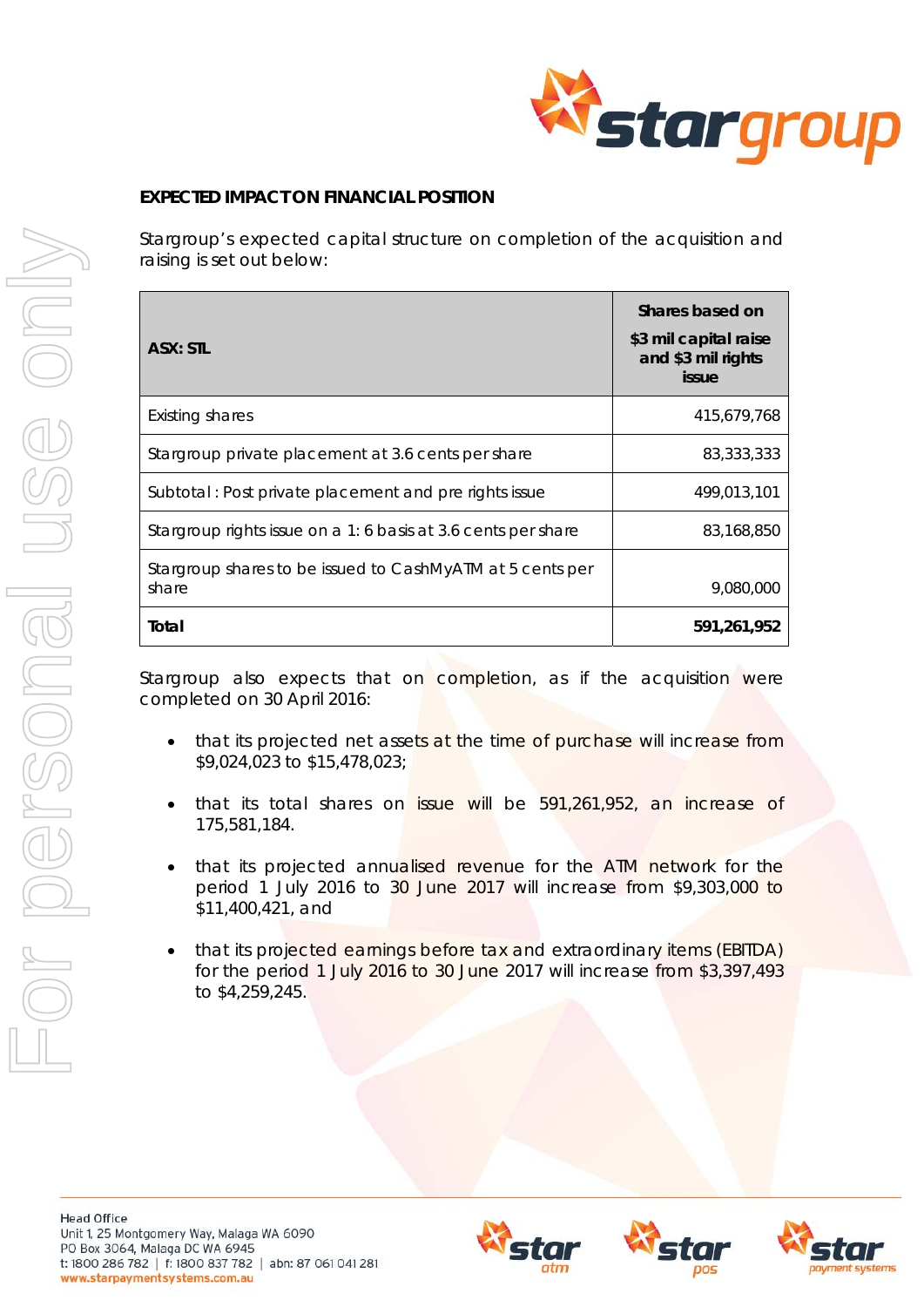

### **EXPECTED TIMETABLE**

| Event                                                                                                                       | <b>Proposed Date</b> |
|-----------------------------------------------------------------------------------------------------------------------------|----------------------|
| Entry into Business Sale Agreement                                                                                          | 30 May 2016          |
| Announcement of transaction, private placement and<br>rights offer                                                          | 3 June 2016          |
| Lodgment with ASX of Appendix 3B and s708AA<br>Corporations Act 2001 notice, pre-opening                                    | 3 June 2016          |
| Letter sent to shareholders detailing the rights offer                                                                      | 6 June 2016          |
| Rights offer ex date                                                                                                        | 7 June 2016          |
| Rights offer record date                                                                                                    | 8 June 2016          |
| Offer document and entitlement and acceptance forms<br>despatched to eligible shareholders and despatch<br>announced to ASX | 14 June 2016         |
| Rights offer closing date (5.00 pm (AEST))                                                                                  | 23 June 2016         |
| Deferred settlement trading                                                                                                 | 24 June 2016         |
| Issue date and completion of acquisition                                                                                    | 30 June 2016         |
| Normal trading commences                                                                                                    | 1 July 2016          |

The above timetable is indicative only and may be subject to change, including in accordance with the requirements of the *Corporations Act 2001* and the ASX Listing Rules.

## **VIEWS OF THE PARTIES**

Mr Zani, Stargroup's CEO and Executive Chairman said "*Stargroup is excited*  to make another quality acquisition. We clearly outlined in our strategy that *we would target smaller unlisted ATM deployers for value accretive mergers and acquisitions and this is a quality network to tuck into our operations.* 

Jason Warren is a very experienced ATM operator and I believe that this *quality acquisition and his experience will bring further value to our shareholders in both the short and long term"*.





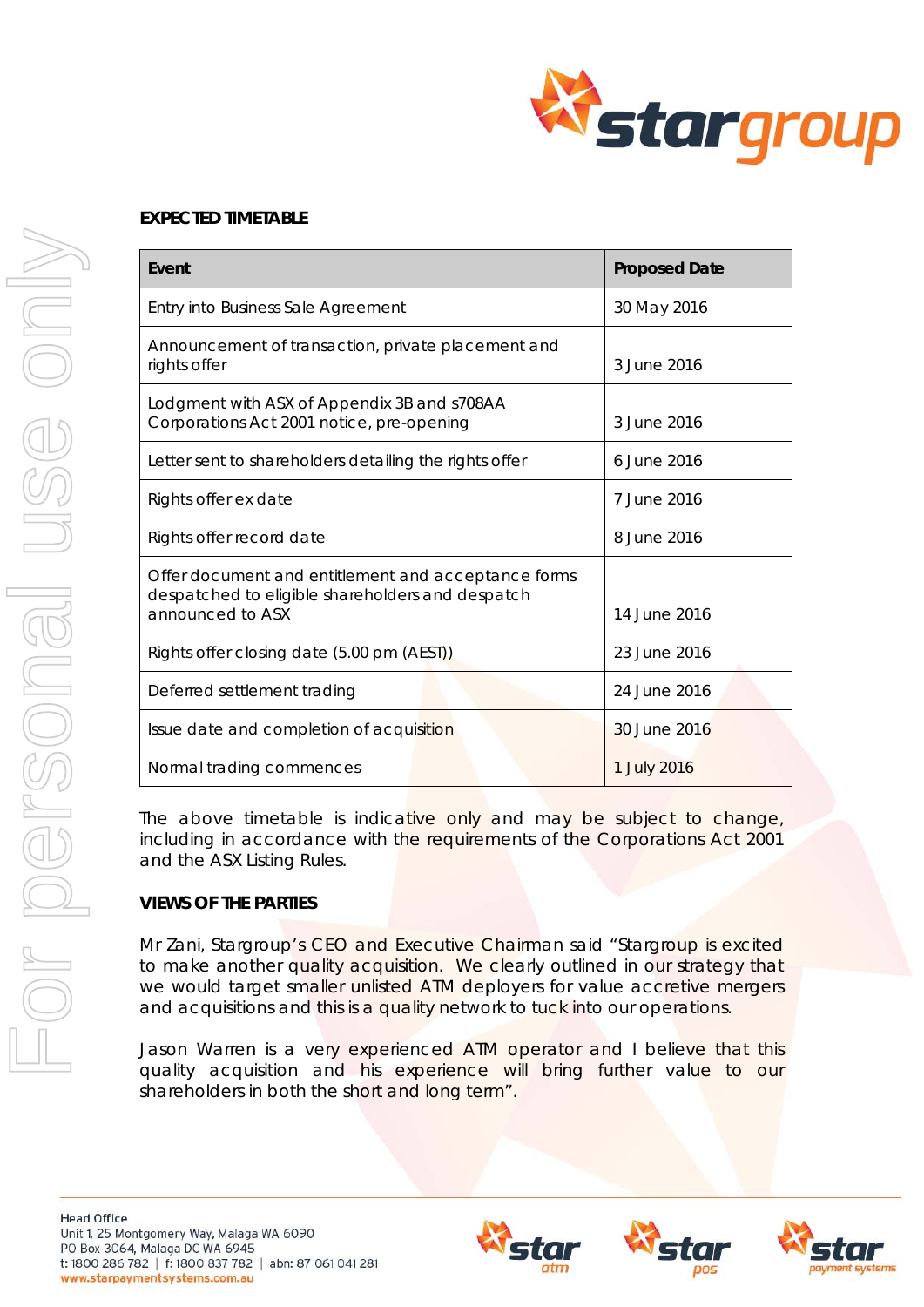

Mr Jason Warren, owner and CEO of CashMyATM said "*I am looking forward to working with Mr Zani and the team at Stargroup and continuing to add*  further quality sites to the network as part of the Stargroup vision to become *the leading Australian ATM deployer."* 

*"I have always targeted quality ATM machine sites that are capable of rapid payback of capital deployed and I know Stargroup have this same level of discipline so our coming together is a good fit for both parties*", said Mr Warren.

For further information, please contact:

# **Todd Zani – CEO and Executive Chairman Stargroup Limited**  Tel: +61 (08) 9200 5834

E: todd@starpaymentsystems.com.au

| Media - West Coast               | Media - East Coast                           |  |
|----------------------------------|----------------------------------------------|--|
| <b>Matt Birney</b>               | <b>David Tasker</b>                          |  |
| <b>Director</b>                  | <b>National Director, Investor Relations</b> |  |
| <b>Cannings Purple</b>           | <b>Professional Public Relation</b>          |  |
| Tel: +61 419 217 090,            | Tel: +61 433 112 938                         |  |
| E: mbirney@canningspurple.com.au | E: david.tasker@ppr.com.au                   |  |

#### *About Stargroup*

Financial technology company Stargroup Limited is the only ASX listed company deploying ATM machines in Australia and importantly, the only listed ATM company having a direct ownership interest in the manufacturer of its ATM technologies, namely NeoICP, a south Korean private company.

Stargroup Limited merged with iCash Payment Systems Limited (ASX:ICP) on 7 August 2015 and as part of the acquisition became the exclusive distributor of the cashPod ATM range including the recycler ATM, back office and payment technologies in Australia for the next 5 years.

Stargroup Limited, via its wholly owned subsidiary, StarPOS, is also an EFTPOS and payWave technologies provider via its leveraged wholesale Visa and Mastercard agreement and the launch of StarPOS occurred on 1 October 2015.

**Head Office** Unit 1, 25 Montgomery Way, Malaga WA 6090 PO Box 3064, Malaga DC WA 6945 t: 1800 286 782 | f: 1800 837 782 | abn: 87 061 041 281 www.starpaymentsystems.com.au